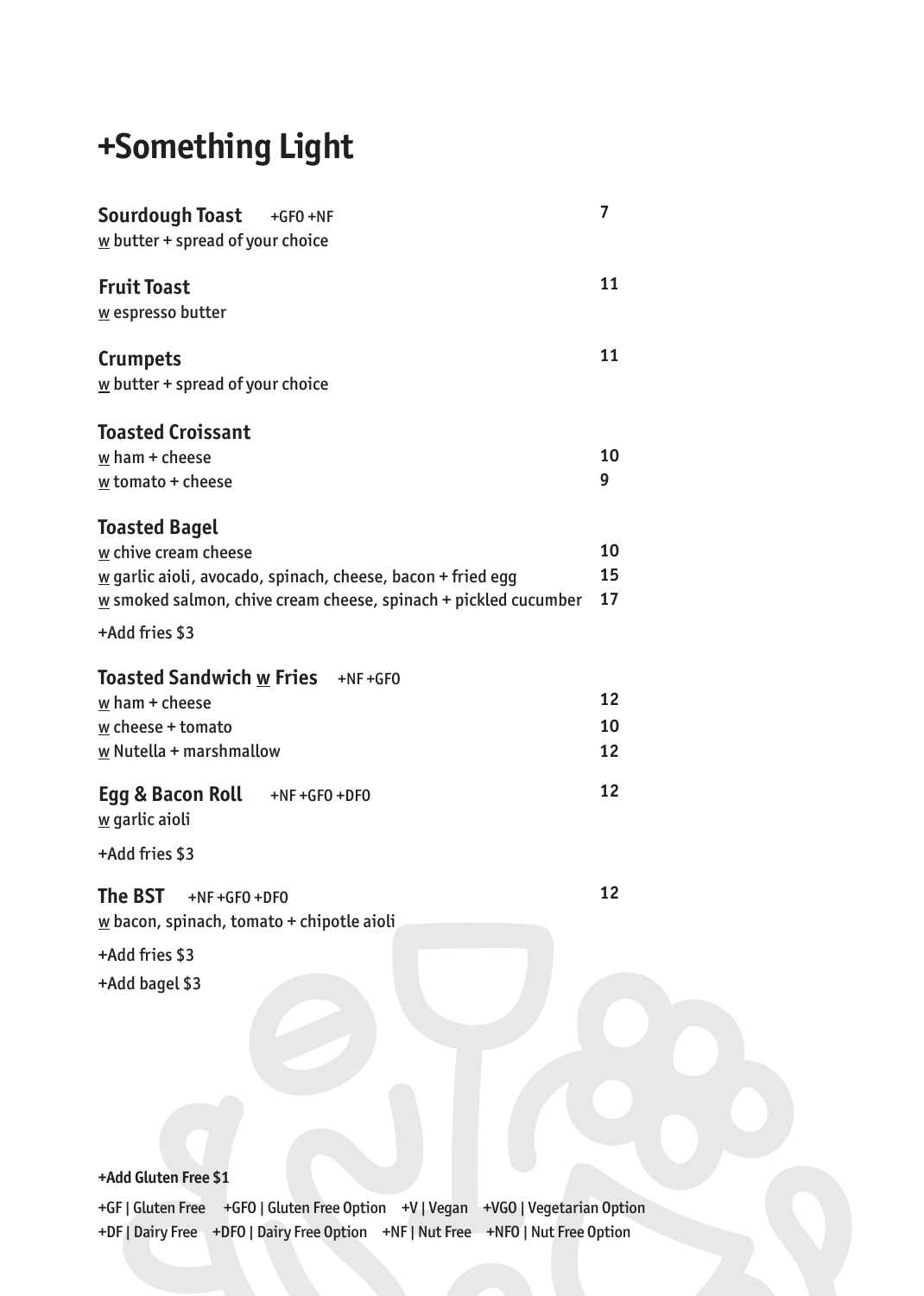# **+All-day Brunch**

| <b>Porridge</b><br>$\underline{\mathsf{w}}$ poached rhubarb, five spice-macadamia crumble, berry coulis, topped $\underline{\mathsf{w}}$<br>seasonal & freeze-dried fruit                        | 17        |
|--------------------------------------------------------------------------------------------------------------------------------------------------------------------------------------------------|-----------|
| <b>Smashed Avocado</b><br>$+GFO +DFO$<br>$\underline{w}$ feta, mint, pomegranate, pickled onion + pistachio on multigrain toast                                                                  | 21        |
| +Add poached egg \$3                                                                                                                                                                             |           |
| Smokey Brisket Eggs Benny<br>$+GFO$<br>$\underline{w}$ poached eggs, chipotle hollandaise, shallot crumb + cucumber salad on<br>pumpkin bread                                                    | 24        |
| Chilli Scramble<br>$+GFO$<br>$\underline{w}$ chorizo, chilli oil, grated cheese + crispy shallots on a toasted croissant                                                                         | 22        |
| <b>Pumpkin &amp; Haloumi Fritters</b><br>$+GF$<br>$\underline{\mathsf{w}}$ salsa verde, cumin labneh, herb & pickled onion salad topped $\underline{\mathsf{w}}$<br>poached egg + Parmesan crisp | 21        |
| <b>Berries &amp; Cream Waffle</b><br><u>w</u> chocolate lemon myrtle crumb, drunken strawberries, lemon<br>mascarpone, mixed berries, meringue shards + drizzled w white chocolate               | 22        |
| The Full Plate<br>$+GFO +VGO$<br>w poached eggs, hashbrown, roasted tomatoes & mushrooms, avocado, bacon<br>+ hollandaise on sourdough toast                                                     | 25        |
| +Add bagel \$3                                                                                                                                                                                   |           |
| <b>Eggs Your Way</b><br>$+GFO$<br>w sourdough bread; poached, scrambled or fried                                                                                                                 | <b>13</b> |
| Sides                                                                                                                                                                                            |           |
| Hollandaise, Spinach, Extra egg                                                                                                                                                                  | 3         |
| Roast Mushroom, Roast Tomatoes                                                                                                                                                                   | 4         |
| Haloumi, Potato Hash                                                                                                                                                                             | 5         |
| Smashed Avocado, Bacon, Chorizo<br><b>Smoked Salmon, Brisket</b>                                                                                                                                 | 6<br>7    |

#### **+Add Gluten Free \$1**

|                                                                                 | +GF   Gluten Free +GFO   Gluten Free Option +V   Vegan +VGO   Vegetarian Option |
|---------------------------------------------------------------------------------|---------------------------------------------------------------------------------|
| +DF   Dairy Free +DFO   Dairy Free Option +NF   Nut Free +NFO   Nut Free Option |                                                                                 |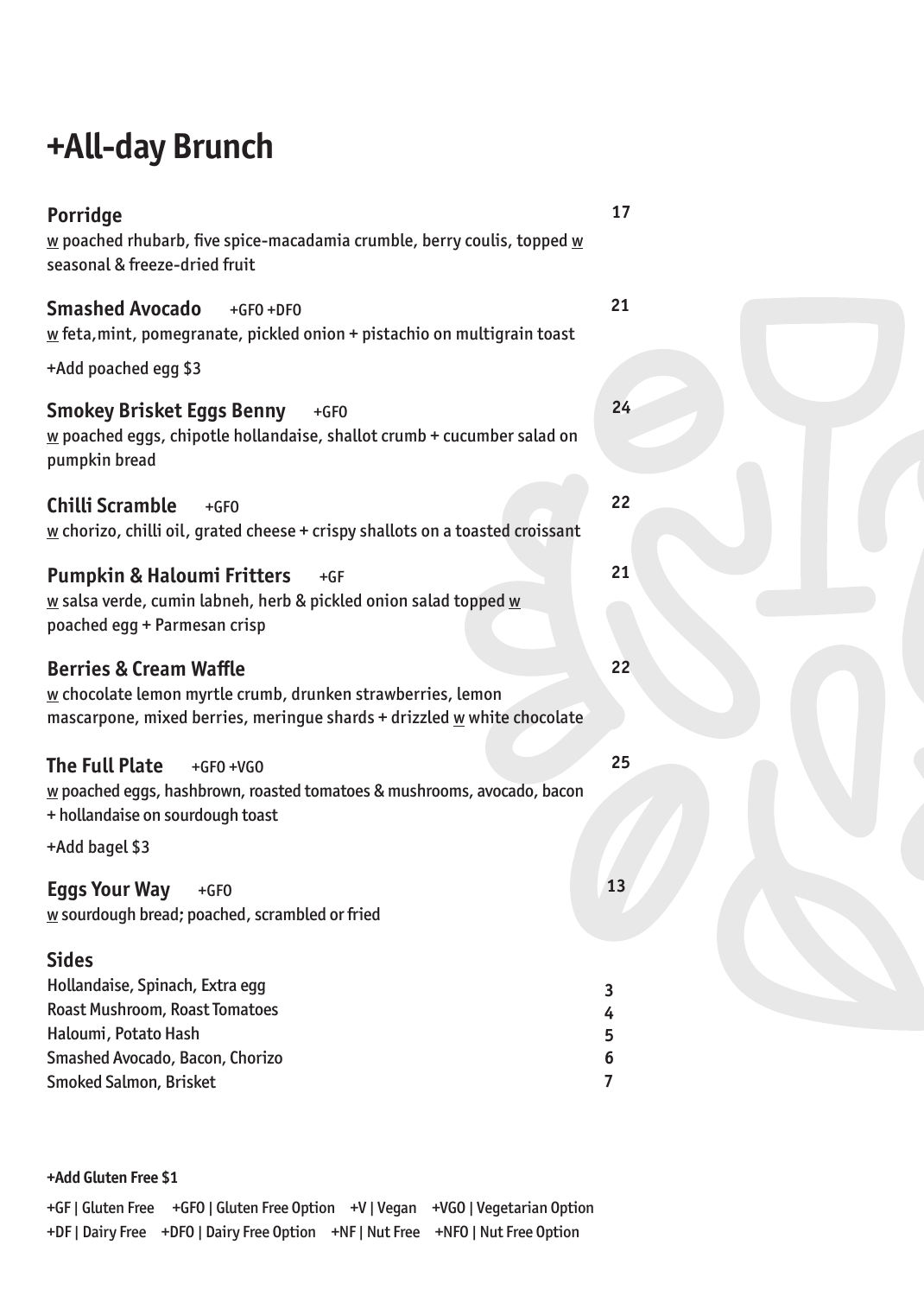# **+All-day Brunch**

| <b>Truffled Mushrooms</b><br>$\underline{w}$ horseradish cream, truffle oil, garlic-thyme crumb, fried egg on<br>multigrain toast                           | 21 |
|-------------------------------------------------------------------------------------------------------------------------------------------------------------|----|
| <b>Baked Eggs</b><br>$+GFO$<br>$\underline{w}$ spiced tomato & capsicum, feta $\underline{w}$ side of sourdough toast                                       | 19 |
| +Add chorizo \$6                                                                                                                                            |    |
| <b>Braised Lamb Salad</b><br>w freekah, cumin labneh, kale, dukkha, pomegranate, mixed herbs +<br>pickled cauliflower<br>+Add haloumi \$5                   | 25 |
| <b>Garden Bowl 2.0</b><br>$+GF+V$<br>w sautéed greens, broccoli, avocado, broad beans, radish, zucchini noodles<br>+ tahini                                 | 19 |
| +Add haloumi \$5<br>+Add salmon \$7                                                                                                                         |    |
| <b>Miso Eggplant Salad</b><br>$+DF +V$<br>$\underline{w}$ pearl cous cous, pickled onion, pomegranate, salsa verde + topped $\underline{w}$<br>nuts & seeds | 19 |
| +Add brisket \$7                                                                                                                                            |    |
| <b>House-smoked Brisket Burger</b><br>$+GFO$<br>$\underline{w}$ smokey BBQ sauce, pickled red cabbage, jalapeños, onion rings +<br>mustard aioli w fries    | 24 |
| <b>BBQ Chicken Burger</b><br>$+GFO$<br>$\underline{w}$ coleslaw, American cheese, pickles + chipotle aioli $\underline{w}$ fries                            | 22 |
| <b>Veggie Burger</b><br>$+GFO +VO$<br>$\underline{w}$ fried eggplant, mashed pumpkin, spinach + haloumi $\underline{w}$ fries                               | 19 |
| <b>Bowl of Fries</b><br>$+GFO +NF +DF +V$<br>w tomato sauce                                                                                                 | 9  |

#### **+Add Gluten Free \$1**

+GF | Gluten Free +GFO | Gluten Free Option +V | Vegan +VGO | Vegetarian Option +DF | Dairy Free +DFO | Dairy Free Option +NF | Nut Free +NFO | Nut Free Option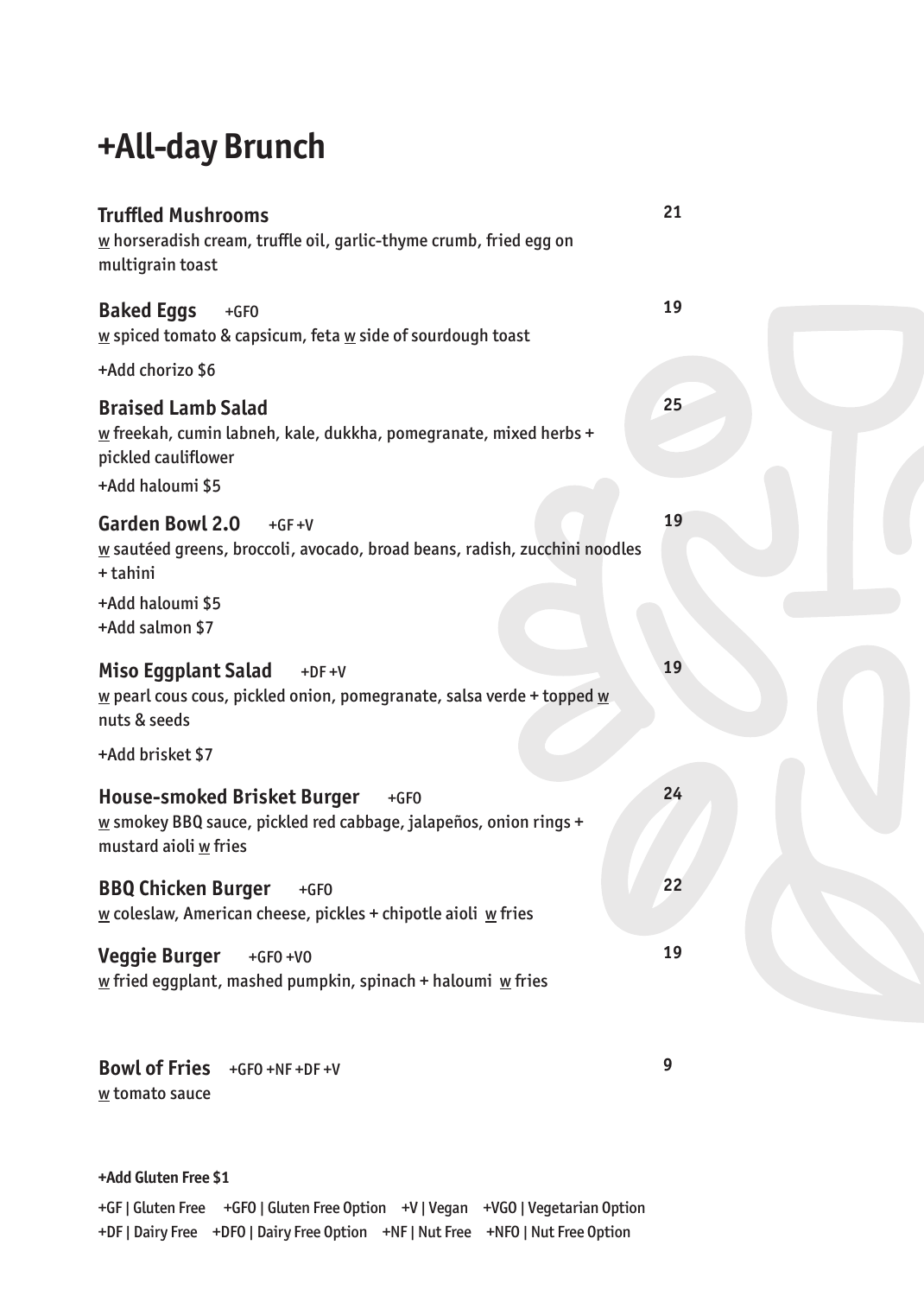# **+All-day Brunch** Kids

| <b>Little Ones Berries &amp; Cream Waffles</b><br>$\underline{w}$ strawberries + ice-cream, drizzled $\underline{w}$ white chocolate sauce + sprinkles | 14           |
|--------------------------------------------------------------------------------------------------------------------------------------------------------|--------------|
| Kids' Eggs & Bacon<br>$+GFO +NF$<br>w toast                                                                                                            | 10           |
| <b>Cheese Toastie</b><br>$+GFO +NF$<br>$\underline{w}$ fries                                                                                           | 8            |
| <b>Nuggie Burger</b><br>$\underline{w}$ cheese, tomato sauce + fries                                                                                   | 12           |
| <b>Nuggies</b><br>$\underline{w}$ tomato sauce + fries                                                                                                 | 12           |
| Bowl of Fries +GF0 +NF +DF +V<br>w tomato sauce                                                                                                        | 9            |
| +Drinks                                                                                                                                                |              |
| <b>Babychino</b><br>w marshmallow                                                                                                                      |              |
| <b>Baby Hot Chocolate</b><br>w marshmallow                                                                                                             | $\mathbf{1}$ |
| Milkshake<br>Chocolate   Strawberry   Vanilla   Caramel                                                                                                | 4.5          |
| +Milk Lab almond milk 0.5<br>+Milk Lab lactose free milk 0.5<br>+Milk Lab coconut milk 0.5<br>+Happy Happy Soy Boy 0.5                                 |              |

+Califia oat 0.5

**+Add Gluten Free \$1**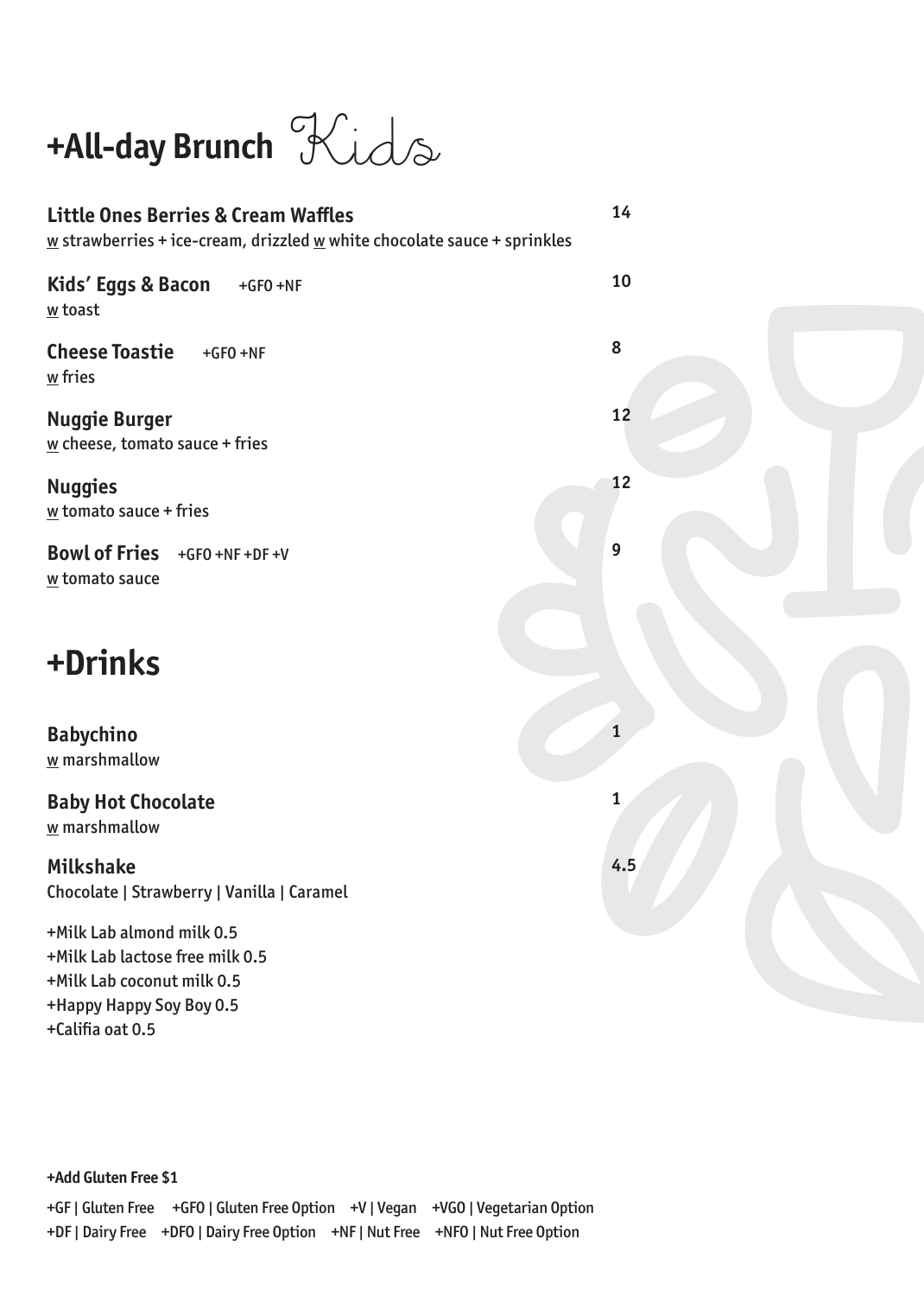# **+Hot Drinks**

## **Coffee**

At m+w co. we are proud to be using Reverence Coffee; a boutique local roaster from Campbellfield.

**Cup 4.5 Mug 5.5**

+Extra shot 0.5 +Decaf 0.5 +Milk Lab almond milk 0.5 +Milk Lab lactose free milk 0.5 +Milk Lab coconut milk 0.5 +Happy Happy Soy Boy 0.5 +Califia oat 0.5

**Batch Brew (rotating single origin) 5**

**Cold Brew w slice of lemon 5**

## **Hot Chocolate** +GF +V

Using locally sourced Grounded Pleasures hot chocolate; it's completely vegan, completely gluten free and completely delicious!

**Cup 4.5 Mug 5.5**

## **Teas**

Our beautiful tea comes from Tea Drop who offer a gateway to the world of tea, creating memorable blends for everyone to enjoy.

**Teapot 5**

- +Chamomile
- +Honey Dew Green
- +English Breakfast
- +French Earl Grey
- +Supreme Earl Grey
- +Sencha Green
- +Lemongrass & Ginger
- +Peppermint

#### **Sticky Chai w honey 6**

#### **Slow-brewed Chai Concentrate 6** +V

A slow-brewed blend of whole leaf single origin black tea, fresh spices and kithul treacle; a traditional Sri Lankan ingredient known as the maple syrup of the East.

**+Honey 0.5**